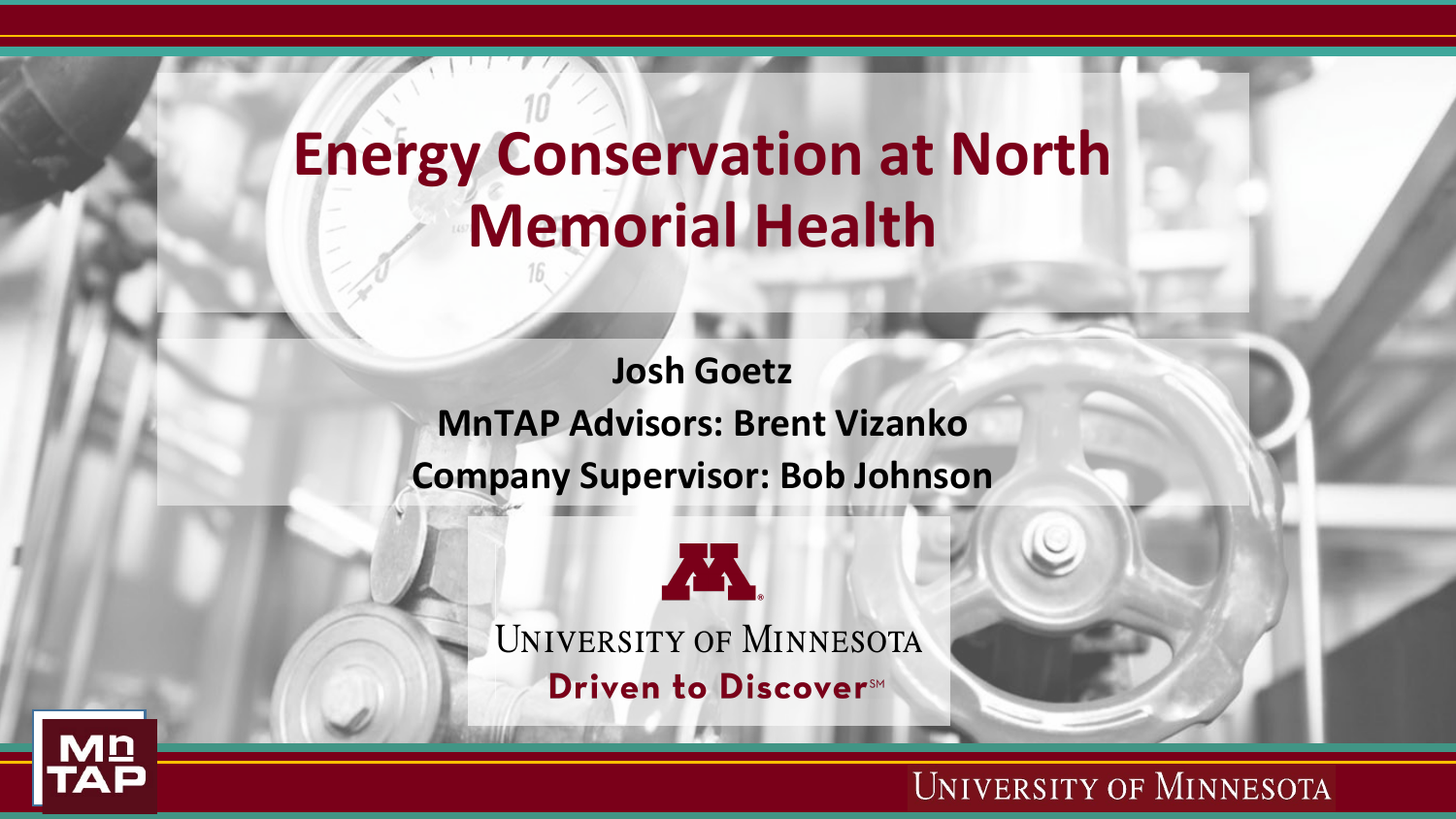# **Company Background**

- •Founded in 1954
- •Level I trauma center since 1988 •One of four in Minnesota
- •Inpatient and emergency care services
- •3,300 employees, 350 beds
- •Operates 24/7
- •Campus includes atrium, two parking garages, RMB, West Hall



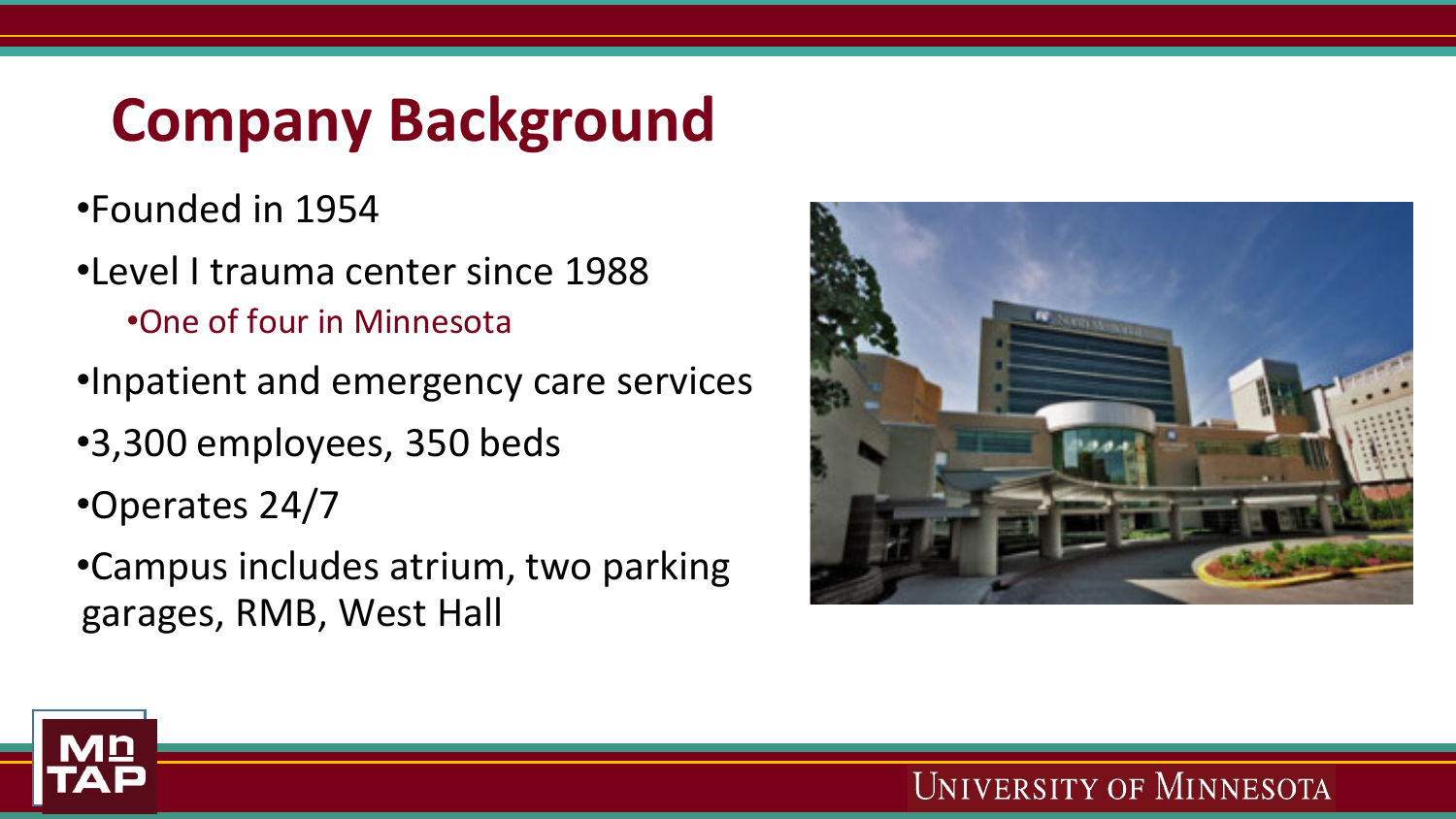# **Project Overview**

#### **Current Situation**

- •1.3 million therms per year for steam production
	- •High pressure
	- •Low pressure
	- •Robbinsdale Medical Building
- •Winter demand 3-4 times as large as summer demand



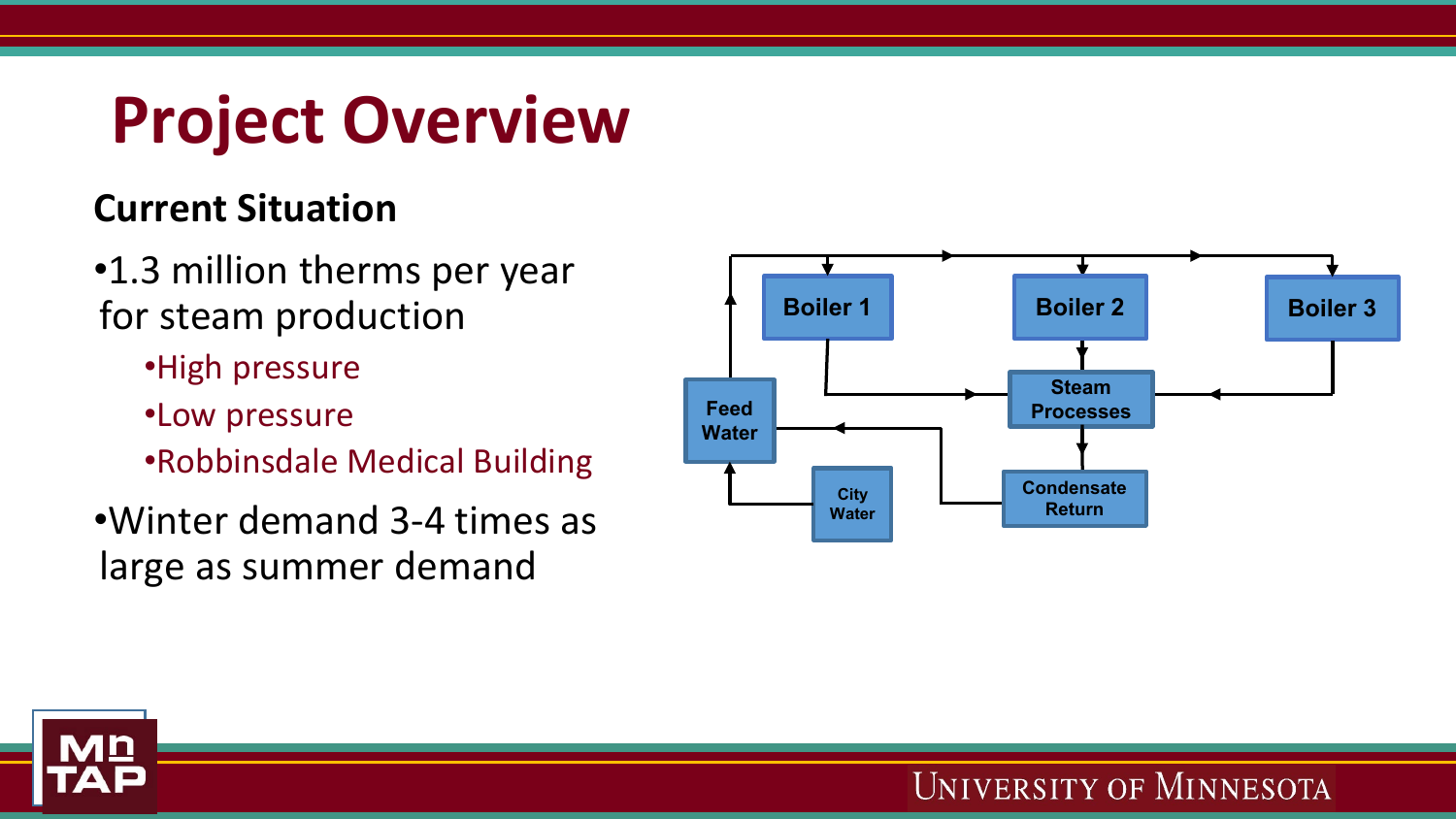## **Approach**

- •Complete energy balance
	- •Data sheets
	- •Meter readings
- •Analyze boiler operations
	- •Boiler efficiencies
	- •Hours of operation
	- •Standby conditions
- •Talk with long-time employees
- •Work with vendors and specialists



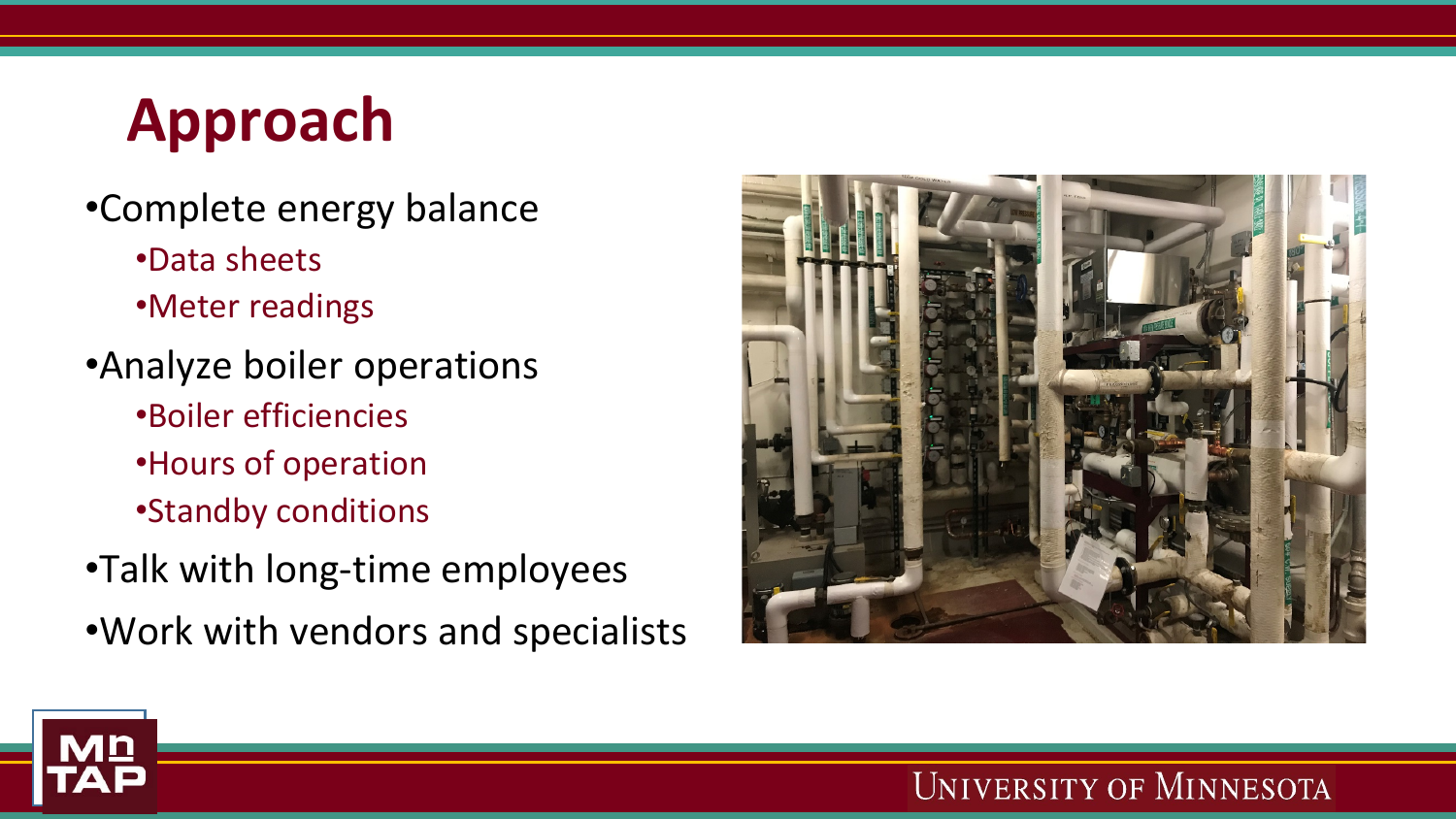## **Primary Recommendation**

#### **Combination of summer boiler system and economizer**

- Install 500 hp Stackmaster boiler for summer and shoulder months
- •Install 2175 hp economizer in line with all three boilers
	- without economizer, boiler payback is 30+ years



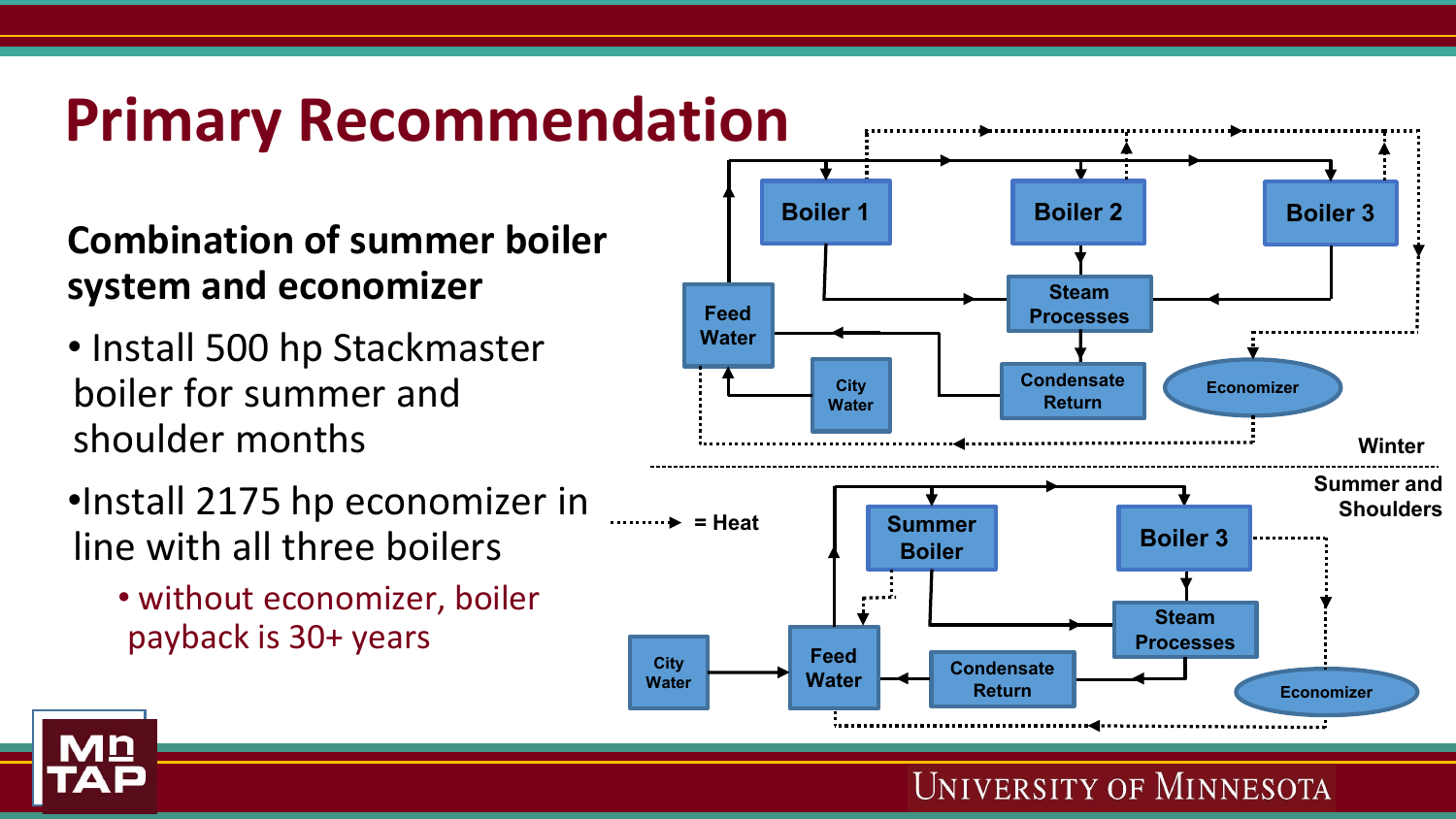## **Primary Recommendation**

#### •**Type of Economizer**

- •3-in-1 is less expensive, takes up less space
- •Requires shut-down for installation
- •Individuals avoid this, but space is an issue

#### •**Economizer Only**

- •(PRO) Can install during low demand
- •(PRO) 7-9 year payback
- •(CON) lower yearly savings

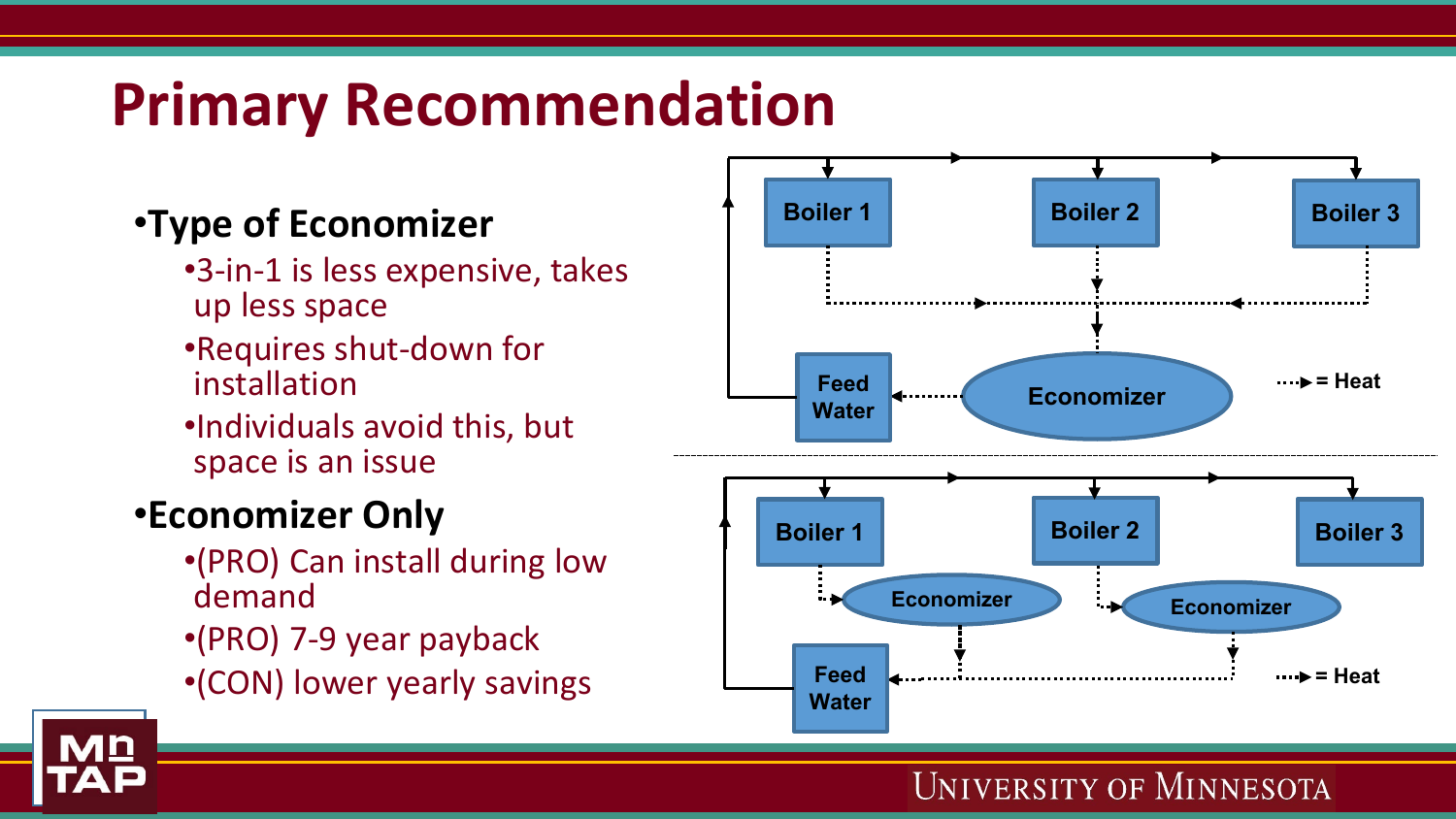## **Primary Recommendation: Savings**

- •**125,000 therms/year**
- •**\$56,000/year**
	- •82% greater than lone economizer
- •**14.4 year payback**
	- •53% shorter payback than lone boiler
- •**Greatest lifetime savings of any option**
	- •Over \$200,000 more
	- •Based on 30-year window

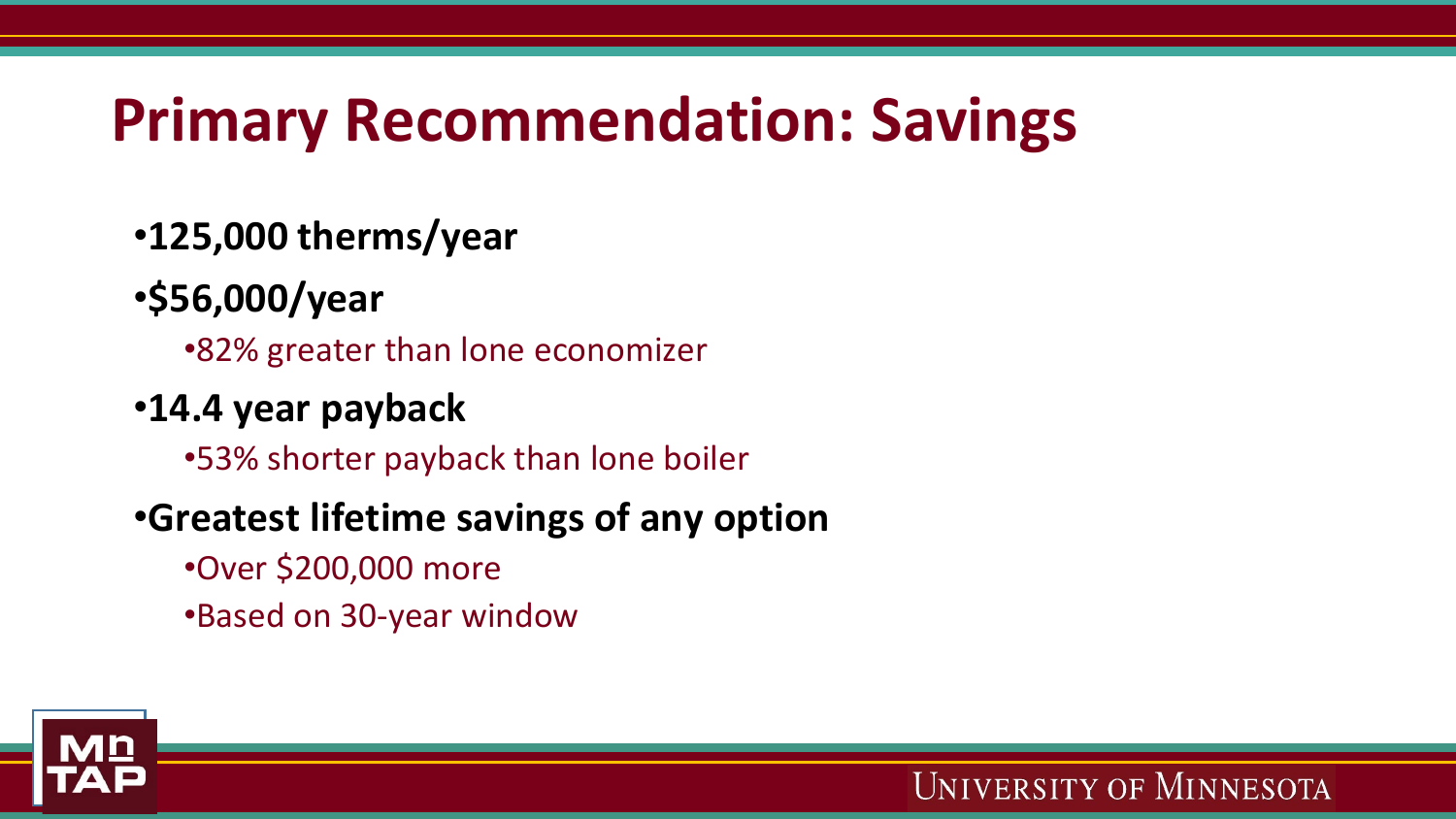#### **Solutions (examples below)**

| <b>Recommendation</b>                                     | <b>Annual</b><br>reduction     | <b>Total cost</b> | <b>Annual</b><br><b>savings</b> | <b>Payback</b><br>period | <b>Status</b>                         |
|-----------------------------------------------------------|--------------------------------|-------------------|---------------------------------|--------------------------|---------------------------------------|
| <b>Summer Boiler System</b><br>with Stack Economizer      | 125,000 therms                 | \$806,000         | \$56,100                        | 14.4 years               | Recommended                           |
| <b>Insulation Jackets</b>                                 | 2,900 therms                   | \$5,500           | \$1,400                         | 4.0 years                | Recommended                           |
| <b>HVAC Controls</b>                                      | 5,000 therms                   | \$0               | \$2,400                         | <b>Immediate</b>         | <b>More Research</b><br><b>Needed</b> |
| <b>Boilerless Cooker for</b><br>Kitchen                   | 717 therms<br>47,000 gal water | \$3,000           | \$610                           | 5.3 years                | Recommended                           |
| <b>Decreasing Low-Demand</b><br><b>Operating Pressure</b> | 23,300 therms                  | \$0               | \$10,400                        | Immediate                | <b>Currently</b><br><b>Testing</b>    |